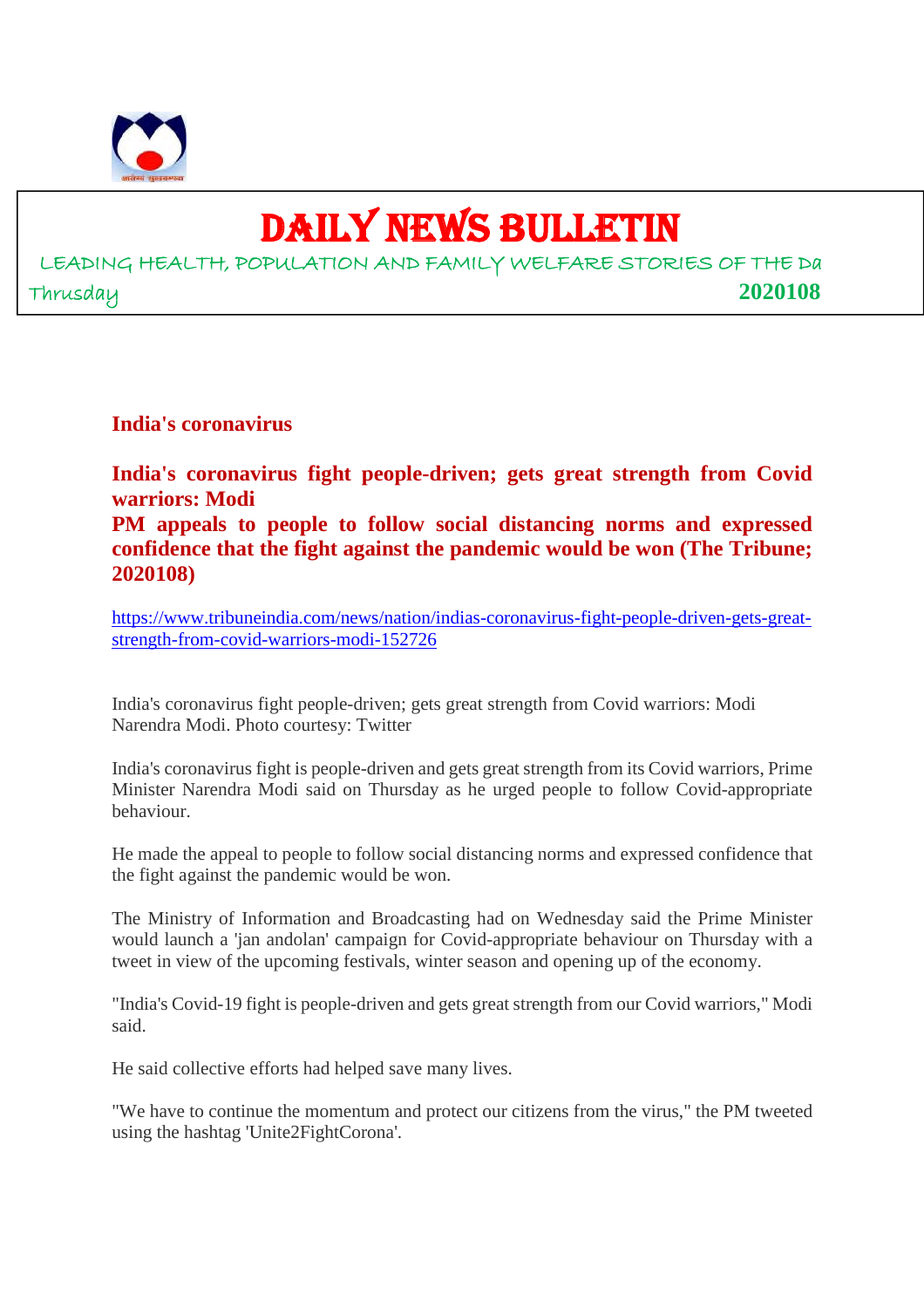"Let us #Unite2FightCorona! Let us always remember: Wear a mask. Wash hands. Follow social distancing. Practise 'Do Gaj Ki Doori.' Together, we will succeed. Together, we will win against Covid-19," he said in another tweet. PTI

### **Generic drug**

**Majority of generic drug ingredients produced in Asia: Study Shift of API production from Europe to Asia since 2000; high concentration in India, China poses supply risk-study; drugmakers say supply networks need to be global; German health minister hopes for European proposals by November(The Tribune; 2020108)**

https://www.tribuneindia.com/news/health/majority-of-generic-drug-ingredients-produced-inasia-study-152347



Two thirds of the active ingredients needed to make generic drugs are manufactured in Asia, a study showed on Wednesday, the latest evidence to underscore Europe's reliance on foreign imports for its medicines.

Europe was rattled at the start of the coronavirus outbreak when India, one of the biggest producers of drug ingredients, banned exports of certain products relevant to the pandemic, prompting concerns about a shortage of medicines.

Although those fears were largely unfounded, European Union health ministers have vowed to boost local drugs production to safeguard against future supply disruptions.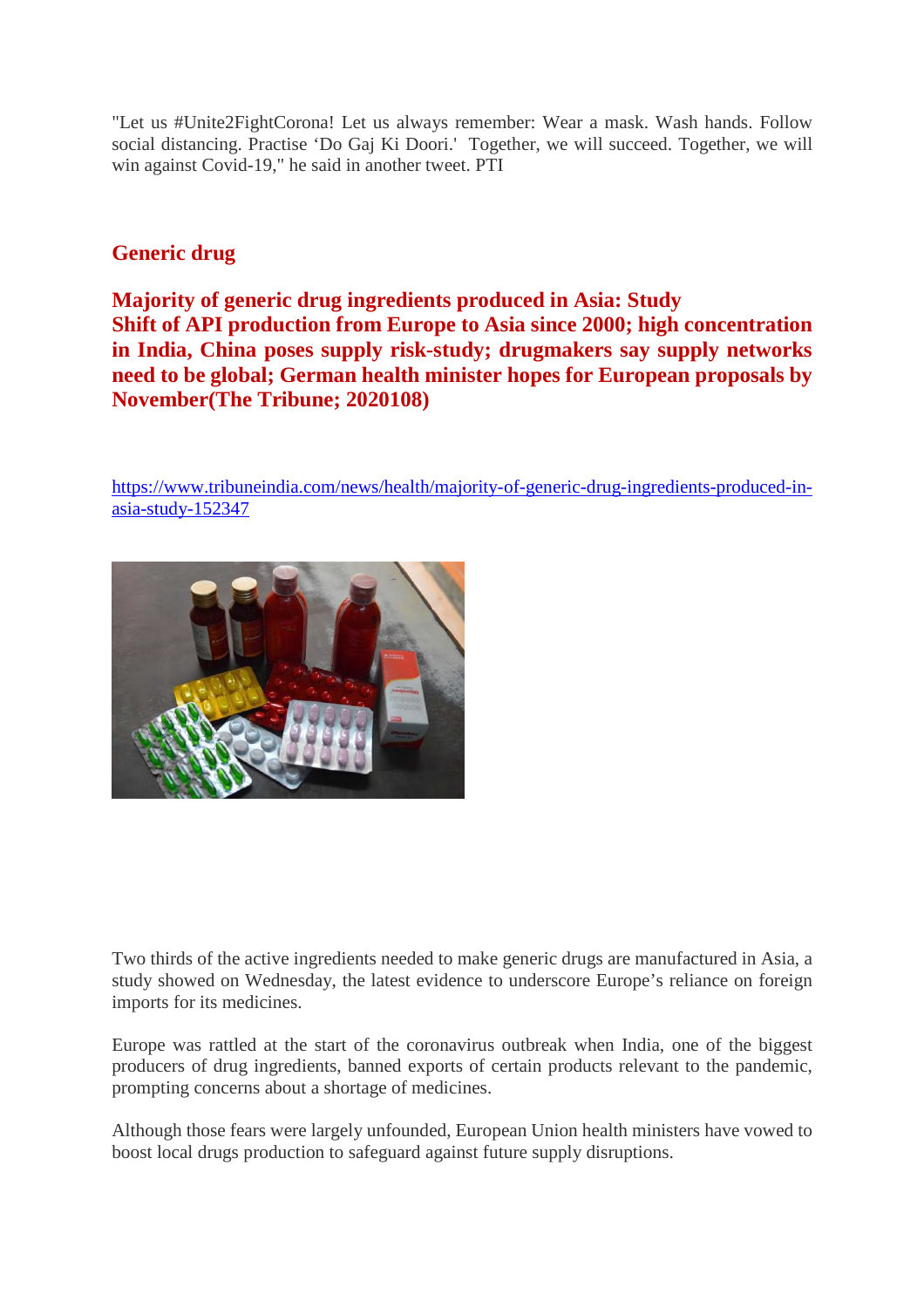Price pressure and lower regulatory requirements have led to a shift in drugs manufacturing from Europe to Asia over the past two decades, the study by German generics lobby Pro Generika found.

The study analysed the global production of 565 active pharmaceutical ingredients (APIs) and found 63 per cent of the quality certificates, which grant them suitable for use in medicinal products, were held in Asia, up from around 31% in 2000.

More than 80 per cent of Asia's certificates are held by manufacturers in India and China where the majority of producers are concentrated in just a few states and provinces, the study found. For more than half of the APIs, there are only a handful of manufacturers worldwide.

German Health Minister Jens Spahn said the pandemic had made "painfully" clear the risk of having a strong dependence on one region or country, citing shortages of medical protective masks.

He said Europe must first define which drug ingredients are system-relevant as well as which incentives would best help boost local production.

He hoped the European Commission would have proposals ready by November at the latest so decisions could be taken in the first half of 2021.

Dual sourcing

Europe holds 31 per cent of API certificates, down from 59 per cent in 2000 with producers mainly in Italy, Germany, Spain and France focussing on ingredients with low sales volumes that are complex to manufacture.

France has pledged 200 million euros (\$236 million) to bolster domestic production of medicines, while Austria is also investing funds in an antibiotics plant owned by Swiss drugmaker Novartis's Sandoz division in Tyrol.

#### **COVID-19 vaccination**

#### **Australia expects COVID-19 vaccination is still a year away The Treasury and Health Departments developed economic modelling based on an assumption that a vaccine would be widely available in Australia toward the end of next year(The Tribune; 2020108)**

https://www.tribuneindia.com/news/health/australia-expects-covid-19-vaccination-is-still-ayear-away-152298

Australia expects COVID-19 vaccination is still a year away Australia considered a rollout of a coronavirus vaccine no sooner than mid-2021 a best-case scenario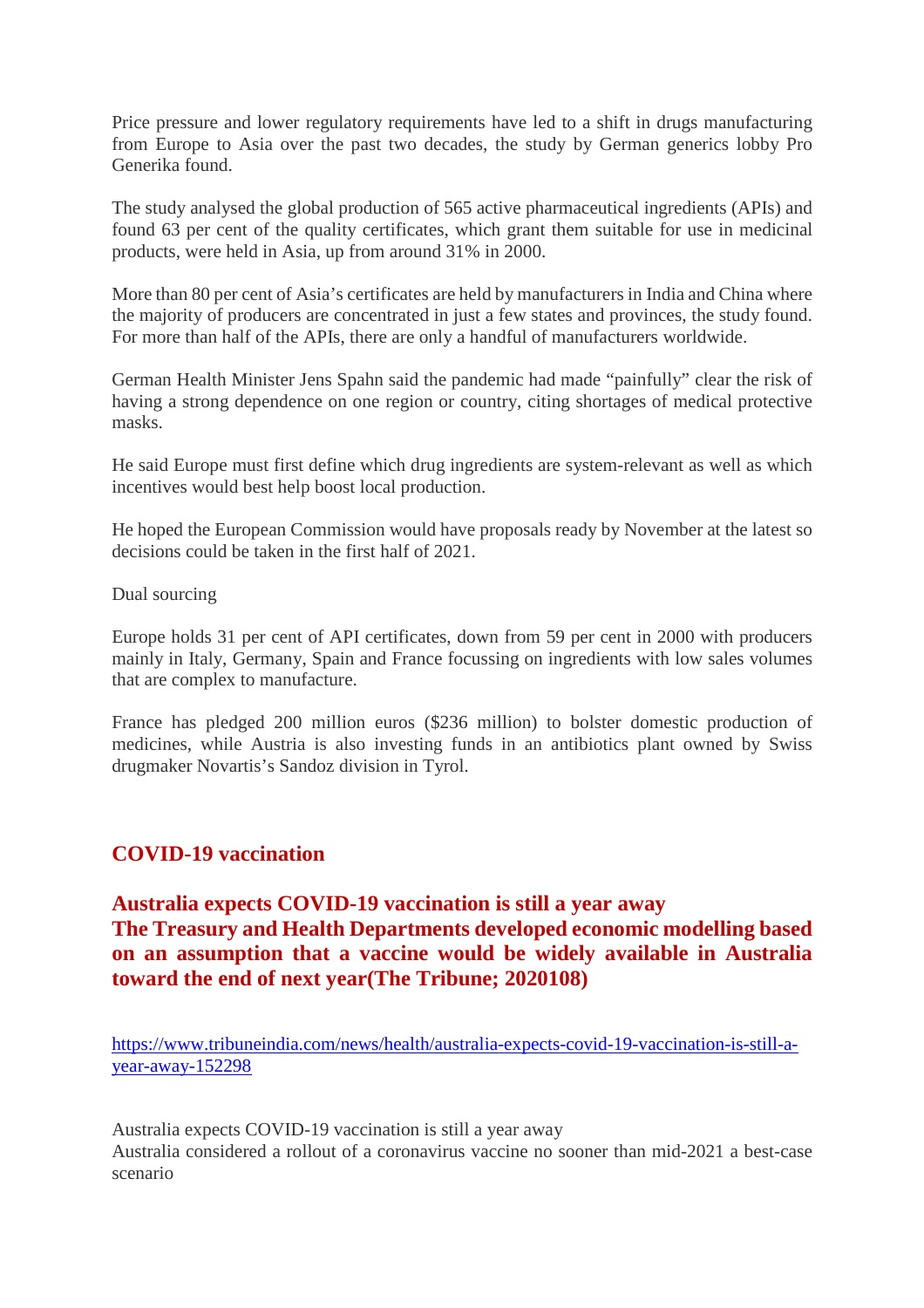Australia considered a rollout of a coronavirus vaccine no sooner than mid-2021 a best-case scenario in its pandemic planning that would save the economy tens of billions of dollars, the treasurer said on Wednesday.

The Treasury and Health Departments developed economic modelling based on an assumption that a vaccine would be widely available in Australia toward the end of next year, Treasurer Josh Frydenberg said.

"These are very uncertain times and as a government, we have taken every step possible to give Australia the best possible chance of getting a vaccine," Frydenberg told the National Press Club.

Treasury modelling doesn't contemplate a vaccine becoming available in Australia early next year. An early vaccine is regarded as one that is rolled out from July 1, providing certainty to households and businesses while promoting consumption and investment.

This so-called upside scenario also assumes that international students would return to Australian universities late next year due to the vaccine. Hundreds of thousands of students from overseas have made the Australian universities sector one of the nation's biggest earners of foreign currency.

The scenario would boost Australian economic activity by 34 billion Australian dollars (USD 24 billion) above the current forecast in the June quarter of 2022. Economic growth would be 1.5 percentage points higher in the 2021-22 fiscal year than the 4.75 per cent currently forecast.

Researchers are working on developing more than 170 potential COVID-19 vaccines. A June survey of 28 mostly U.S. and Canadian vaccinology experts published in the Journal of General Internal Medicine found most were pessimistic a vaccine would be available before mid-2021 but thought September or October was achievable.

Frydenberg on Tuesday announced a raft of pandemic measures that would create a record Australian dollars 214 billion (USD 153 billion) deficit in the current fiscal year. Based on the assumption that a vaccine will become available closer to the end of 2021 than July, annual deficits are forecast to shrink in the next fiscal year and beyond.

"We're all hopeful ... that we will find a vaccine, and we have made that assumption based on the end of next year, but obviously as there are developments in the health and the global community, we'll continue to update our position," Frydenberg said on Wednesday.

"There is a great deal of uncertainty in this pandemic," he added.

Australia has allowed for an earlier vaccine rollout with doses manufactured locally under deals struck with two pharmaceutical companies.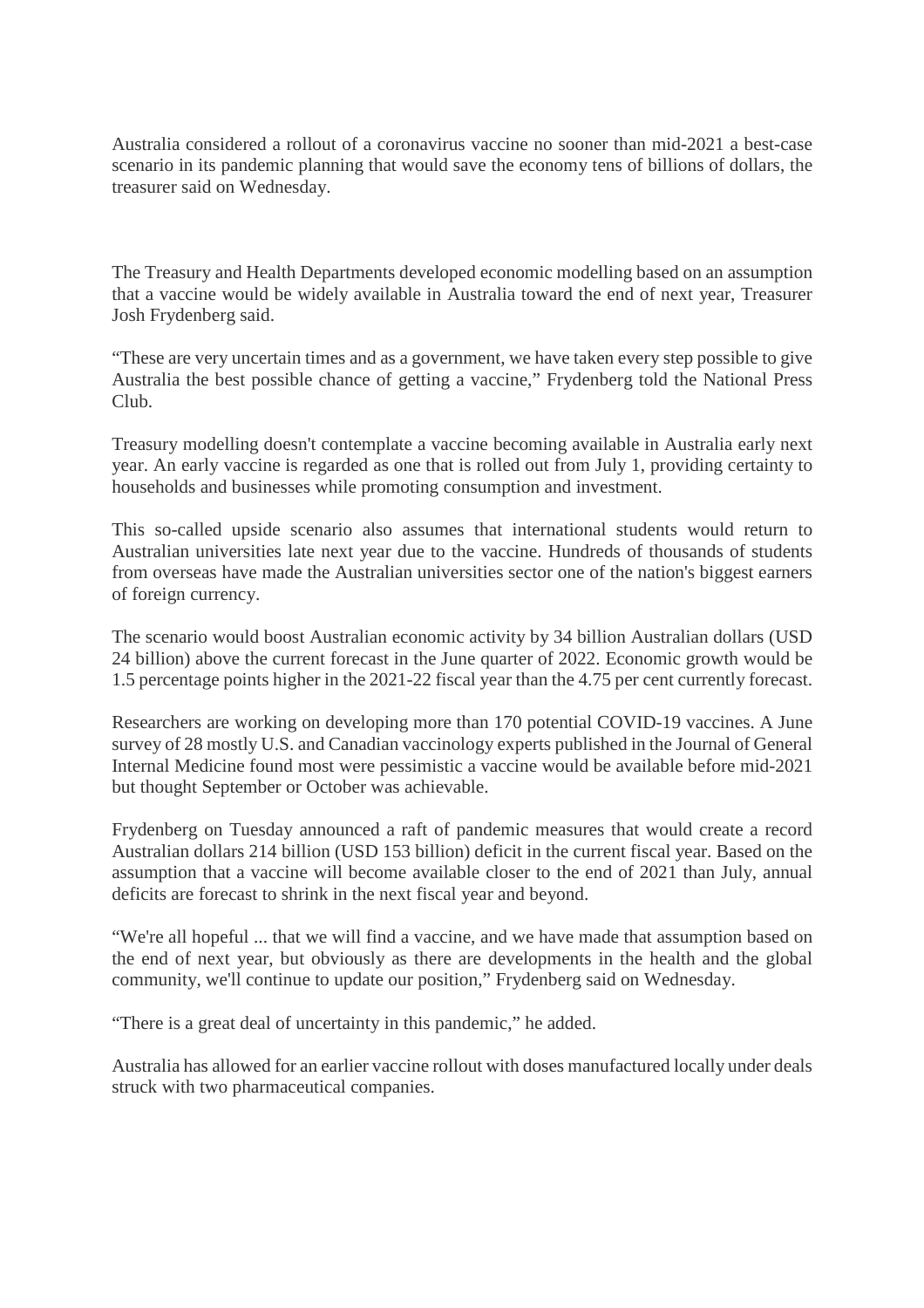#### **Transmit Covid-19 virus**

**Humans can transmit Covid-19 virus to wildlife: Study Though most people very rarely come into close contact with live wild animals, the transmission of SARS-CoV-2 from humans could readily occur during (field) activities. (The Tribune; 2020108)**

https://www.tribuneindia.com/news/health/humans-can-transmit-covid-19-virus-to-wildlifestudy-152295

Humans can transmit Covid-19 virus to wildlife: Study

Though most people very rarely come into close contact with live wild animals, the transmission of SARS-CoV-2 from humans could readily occur during (field) activities.

In a major study, researchers have found that there's considerable risk that humans transmit SARS-CoV-2, the virus that causes Covid-19, to wildlife.

The study, published in the journal Mammal Review, noted that if SARS-CoV-2 were to infect and spread among wild mammals, it could potentially cause disease in some populations, in turn further endangering already threatened species.

"We really should avoid turning our pandemic into a multi-species problem," said study lead author Sophie Gryseels from the University of Antwerp in Belgium.

For the findings, the research team regularly searched the studies with different combinations of the keywords: SARS-CoV-2, infection experiment, animal model, mammal, susceptibility, ACE2, cell line, coronavirus, wildlife.

Thet particularly checked ProMED, a community-driven platform that scans infectious disease news and reports every instance of non-human animals naturally infected by SARS-CoV-2.

Though most people very rarely come into close contact with live wild animals, the transmission of SARS-CoV-2 from humans could readily occur during (field) activities.

Also, if SARS-CoV-2 could be sustainably transmitted among some mammalian populations or communities, this would create new animal reservoirs that could repeatedly source new outbreaks in humans and other animals.

The researchers urge people to take sanitary precautions when in direct or indirect contact with wild or feral mammal species to prevent human-to-wildlife SARS-CoV-2 transmission.

"It's difficult enough to control the SARS-CoV-2 in human populations--imagine what it will be like if it spreads among wild mammals," said study researcher KU Leuven from the University of Arizona in the US.

"They could also get sick and form a reservoir from which they can then again infect humans, but we can't ask animals to wear face masks and keep physical distance," Leuven noted.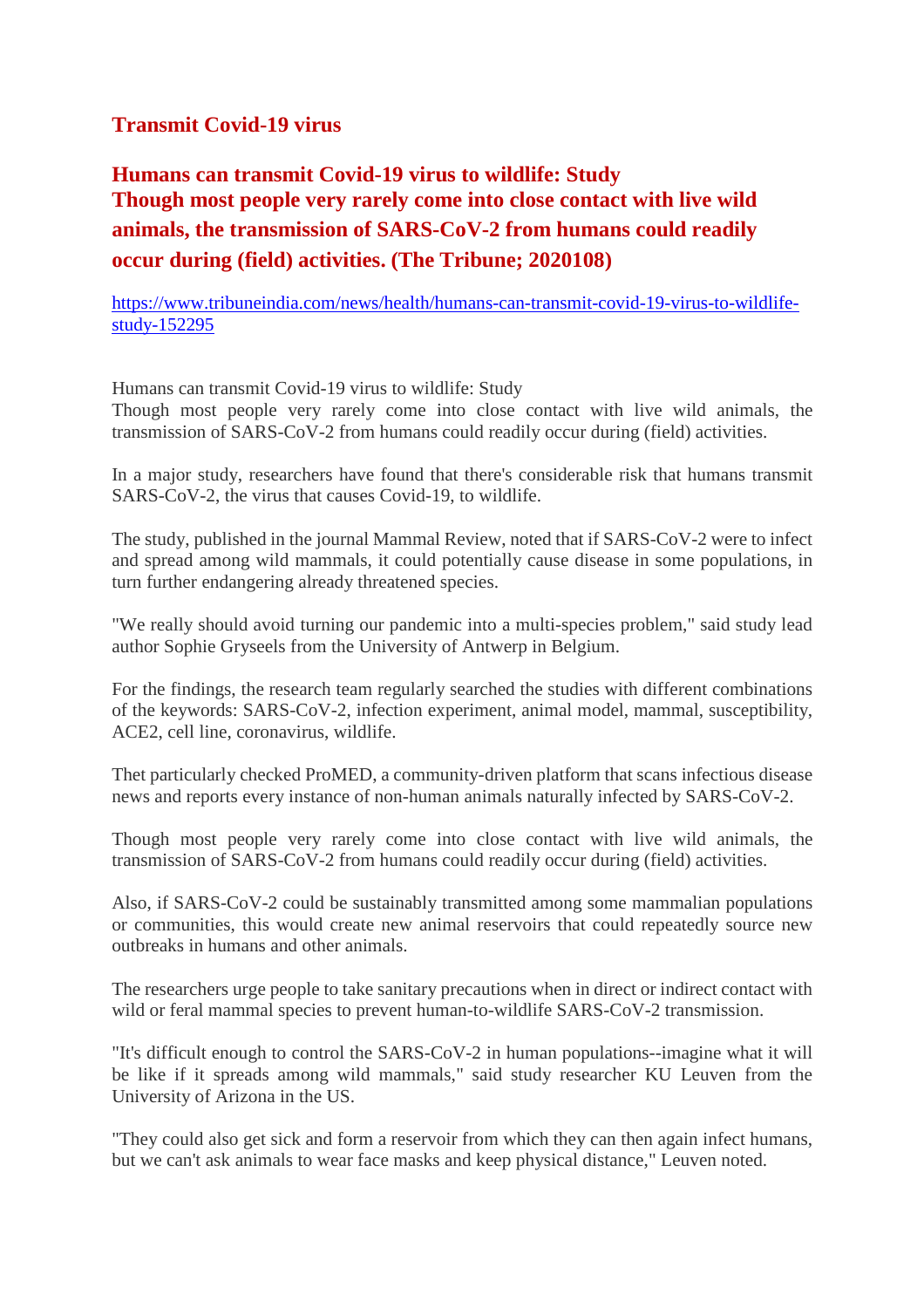#### **Pandemic: Report**

**Employees in India face increased burnout at work during pandemic: Report**

**India came out top with over 41 per cent of workers citing the lack of separation between work and personal life as negatively impacting their wellbeing. (The Tribune; 2020108)**

https://www.tribuneindia.com/news/health/employees-in-india-face-increased-burnout-atwork-during-pandemic-report-152284

Employees in India face increased burnout at work during pandemic: Report India came out top with over 41 per cent of workers citing the lack of separation between work and personal life as negatively impacting their wellbeing

Employees in India are facing increased burnout due to lack of separation between work and personal life as well as concerns of contracting COVID-19, a report said on Wednesday.

According to Microsoft's latest Work Trend Index, that surveyed over 6,000 information and first-line workers across eight countries globally, India had the second-highest percentage of workers facing increased burnout in Asia at 29 per cent.

Moreover, India came out top with over 41 per cent of workers citing the lack of separation between work and personal life as negatively impacting their wellbeing, resulting in increased stress levels, the report said.

"In the last six months, we have seen how COVID-19 has created an era of remote anywhere. It has led to the evolution of a new workplace – from a physical space to one residing in a virtual world," said Samik Roy, Country Head, Modern Work, Microsoft India.

Roy further noted that "as businesses adapt to a new way of working, it is important to examine the multifaceted impact that the new working conditions are having on employees. This is helping us provide relevant and timely solutions to all our customers and users".

The pandemic increased burnout at work, in some countries more than others. In India, 29 per cent of workers are experiencing increased burnout at work, owing to its increase in workday span by 1 hour. While workers in Germany saw very little change to workday span or feelings of burnout, the report said.

Data showed that, globally, even six months past the first work-from-home orders, people are in significantly more meetings, taking more ad hoc calls and managing more incoming chats than they did before the pandemic.

"As people adjusted to remote working, after-hours chats, or chats between 5 pm and midnight, have also increased," the report said.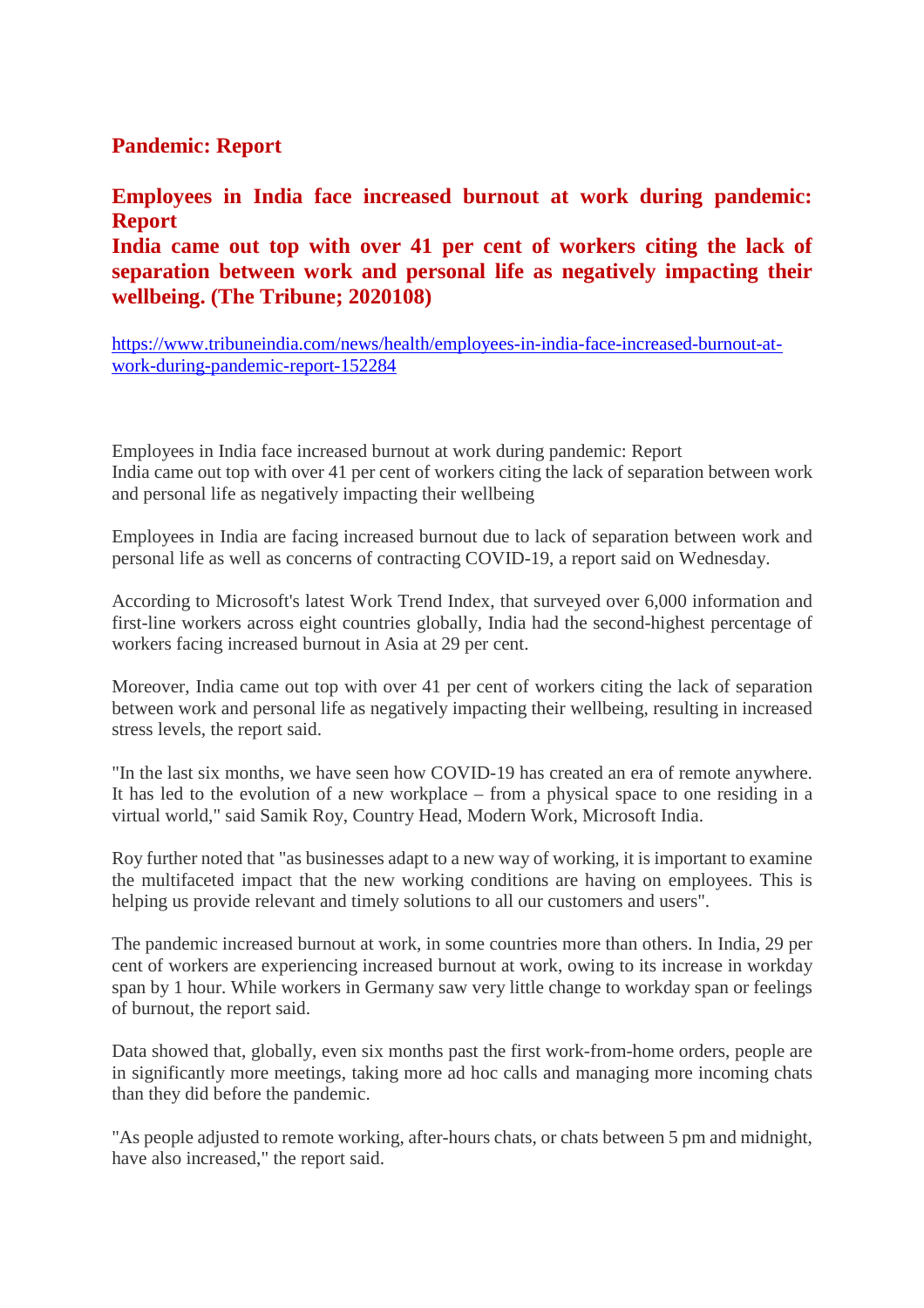Further, for remote workers in Asia, no commute is hurting and not helping productivity, the report said adding that for years, Microsoft's research group has been studying how commute has helped maintain work-life boundaries — and worker's productivity and wellbeing.

Microsoft said a series of updates have been launched within Microsoft Teams to support employee wellbeing. These include a virtual commute experience that helps users prepare for the day and mindfully disconnect in the evening.

Microsoft has also partnered with Headspace to bring a curated set of mindfulness and meditation experiences into the Teams platform and launched new Teams experiences for firstline workers to support them with the tools they need to work more safely.

This Work Trend Index report looks at how the pandemic has impacted wellbeing at work globally.

It studied how productivity patterns in Microsoft Teams have shifted since early this year and surveyed over 6,000 information and first-line workers in eight countries including Australia, Brazil, Germany, Japan, India, Singapore, the UK, and the US. PTI

## **India's first Covid-19 wave finally recedes (Hindustan Times: 2020108)**

**https://epaper.hindustantimes.com/Home/ArticleView**

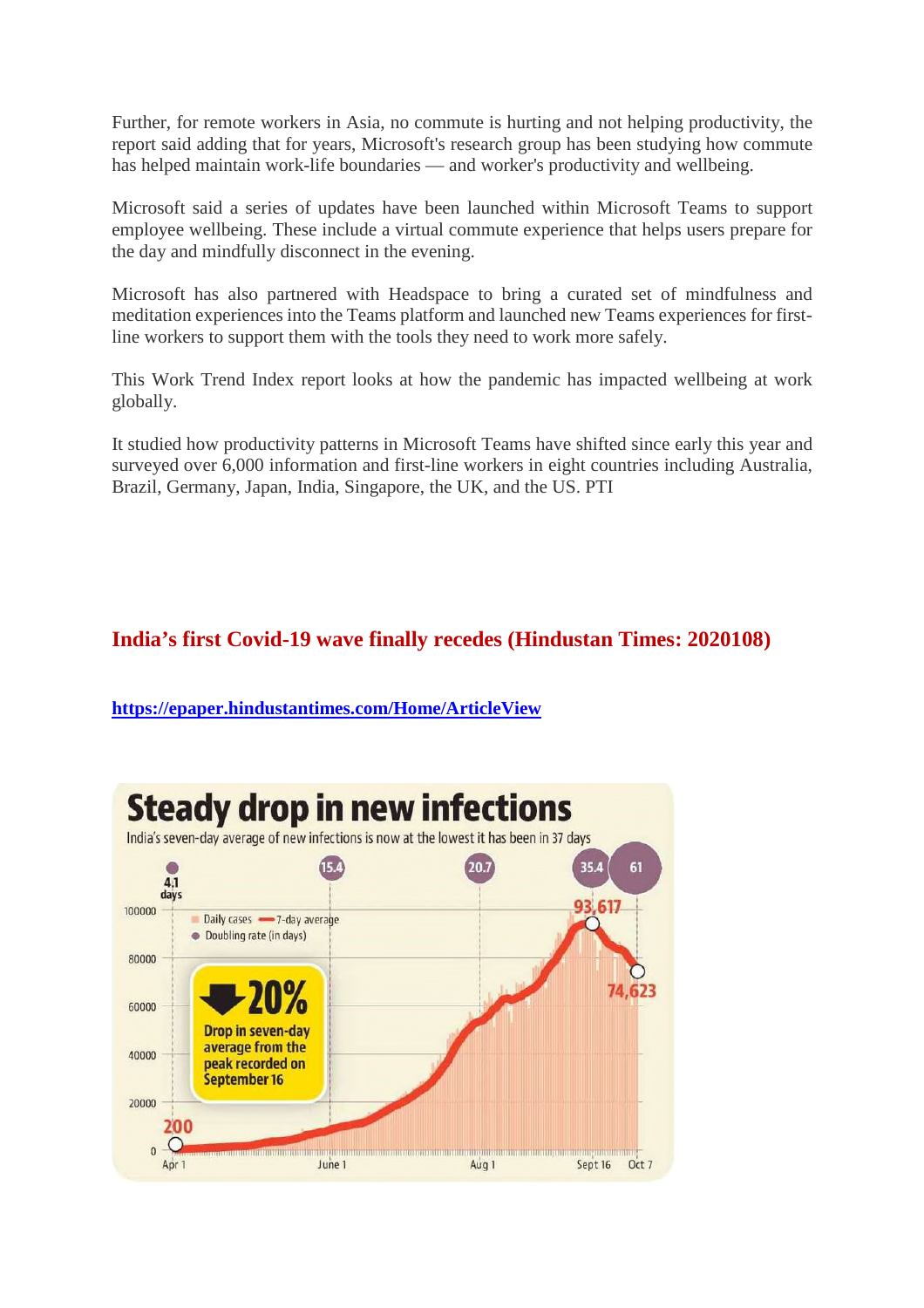

The first wave of the coronavirus disease (Covid-19) appears to be receding for the first time across the country, with cases seeing a steady drop for three consecutive weeks now. Experts warn that with the festive season coming up, the curve may rise again if people let their guard down during the celebrations.

The seven-day average of daily cases in India touched 93,617 on September 16, the highest till date. In the three weeks since, this number (also referred to as the daily case trajectory) has dropped every single day and stands at 74,623 on Wednesday — down around 20% from the peak.

This has meant that India's doubling rate — the number of days it takes for the number of infections to double — has seen a drastic improvement in the past month. On Wednesday, it stood at 60 days, as against 32.6 days on September 7.

This drop is also mirrored in the death trajectory. The seven-day average of daily deaths in the country was at its highest on September 15, when it touched 1,169. This number has also dropped since then, and as on Wednesday, it stands at 977 — a decrease of 16% from the peak.

This is the first time a drop of this magnitude and consistency has been recorded in the Covid-19 case and death trajectories in India. Across the world, there have been fluctuations and waves in the case (and death) trajectories — the US, for instance, is on its third wave currently — but India's trajectory has been climbing till mid-September.

This reversal in trajectory has been led by the some of the states that have so far caused the national spike in cases — Maharashtra, Tamil Nadu, Andhra Pradesh and Delhi. Together, these four states have been responsible for 46% of all infections in the country.

In Maharashtra, India's worst-hit state, daily cases peaked on September 17, a day after the national peak. The trajectory in Delhi also peaked the same day. Cases in Tamil Nadu and Andhra Pradesh have been dropping since the start of September.

A handful of states, particularly Kerala and Karnataka, however, appear to be defying the larger trend and cases there remain currently at peak levels and appear to be rising .

"Even though cases are dropping, we are nowhere close to the end of the first wave. We are still reporting close to 75,000 cases a day. However, it is still a significant drop, especially if it is not artificially influenced by a change in testing strategy. But if our testing strategy is the same as it was, then this is a very good sign," said Dr Shahid Jameel, virologist and director of Trivedi School of Biosciences at Ashoka University.

The threat of a festive resurgence, however, is very real, as India's own experience shows.

In Kerala, festivities for Onam (celebrated between August 22 and September 2) appear to have caused a spike in cases. While the trajectory in the state was largely in control through much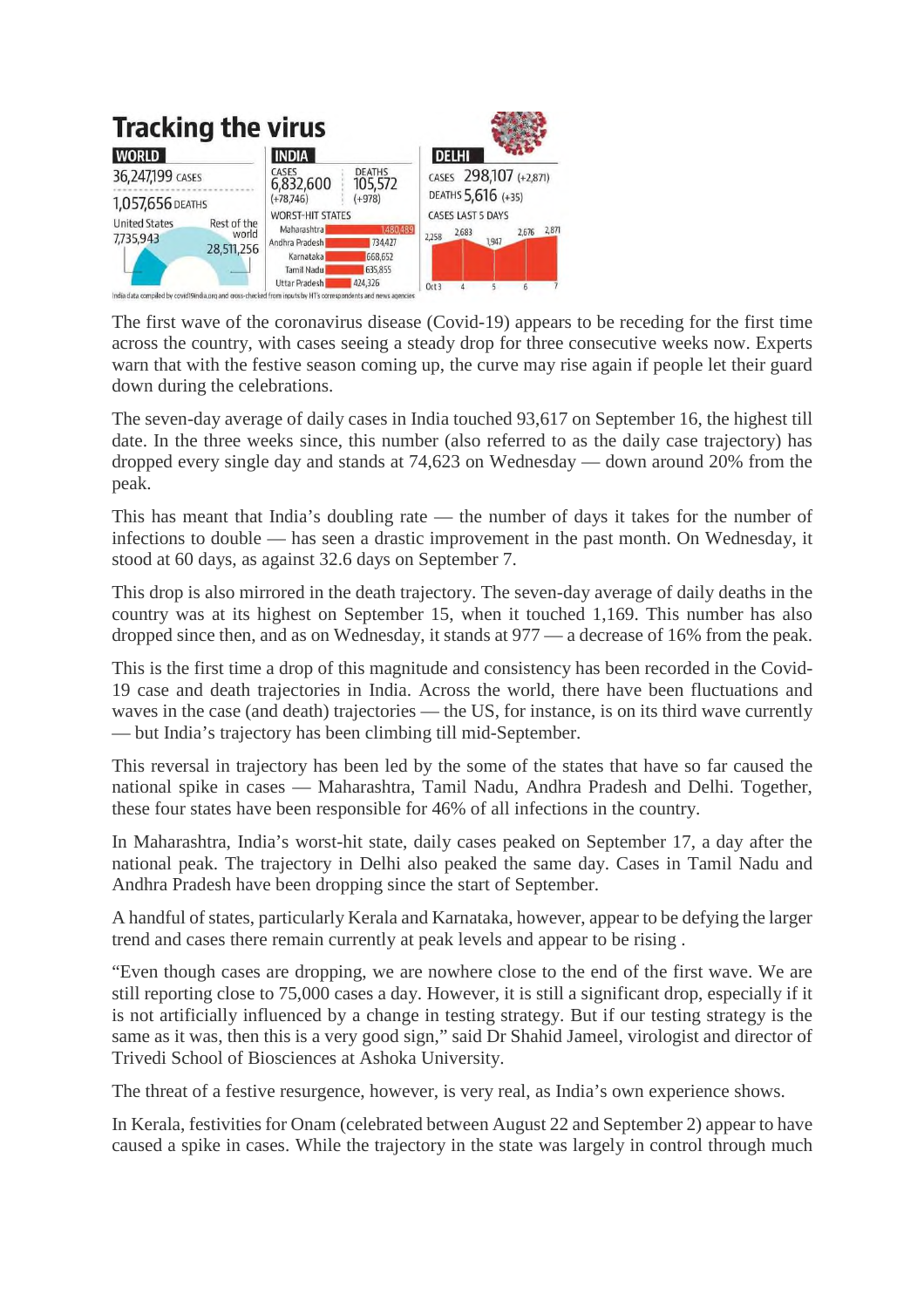of the pandemic, it has seen a huge spike from the start of September — average daily cases have increased from around 2,000 in the start of the month to nearly 8,000 in the last week.

Union health secretary Rajesh Bhushan identified Onam as the key factor that caused the spike in the state. "The highest increase in active cases in the country has been seen in Kerala and the surge is possibly due to the Onam festivities," he said.

Dr VK Paul, member of Niti Aayog, stressed last Tuesday that the coming festive season will be all about masks — "mask wali Chhath, mask wali Eid, mask wala Dussehra aur mask wali Diwali". Dussehra will be celebrated on October 25, Eid Milad-un-Nabi on October 28-29, while Diwali will be on November 14 and Chhath on November 20.

"Community heads should ensure and appeal that festivals be celebrated with caution; not in large groups but smaller groups," he said, at the government's weekly Covid briefing.

"The next few weeks will be crucial because quite a few factors will be at play. With the festive season here, people need to develop a sense of individual responsibility when they visit temples, pandals or family gatherings. Wearing masks and social distancing become even more important now, and I hope people don't forget this," Dr Jameel said.

#### **Covid-19: What you need to know today (Hindustan Times: 2020108)**

#### https://epaper.hindustantimes.com/Home/ArticleView

Emmanuelle Charpentier at the Max Planck Institute for Infection Biology and Jennifer Doudna at the University of California, Berkeley have won the chemistry Nobel for their discovery of CRISPR, which has been described as a sort of editing software that can be used on DNA (which is anyway information, making the software analogy particularly apt).

CRISPR is short for clustered regularly interspaced short palindromic repeats. Charpentier and Doudna — this is the first time any science Nobel has been given to two women — found that a CRISPR-associated protein 9 (which is why their discovery is often referred to as CRISPR-Cas9) found naturally in bacteria could be used to cut DNA; in the case of the bacteria they studied, Cas9 was actually being used to attack an invading virus.

Genome editing can prevent and treat many diseases — once we figure out how to use it safely in humans, and address the ethical concerns surrounding technologies such as CRISPR-Cas9. Last year, CRISPR moved out of the labs, and into human trials. There are now several clinical trials on for a variety of ailments, from melanoma to sickle cell disease. And along the way, researchers discovered that the CRISPR toolkit can be used as a diagnostic platform to detect pretty much anything — inexpensively and simply (the simplicity is purely from the perspective of the end user; the technology is very complex).

Earlier this year, scientists even found Cas13, which cuts RNA instead of DNA — a safer and more effective option in some cases. Indeed, a CRISPR technology that can be aimed at RNA could attack viruses in which the genetic material is RNA (this is true of most flu-causing viruses and also Sars-CoV2, which causes the coronavirus disease) — although, right now, this is in the realm of research.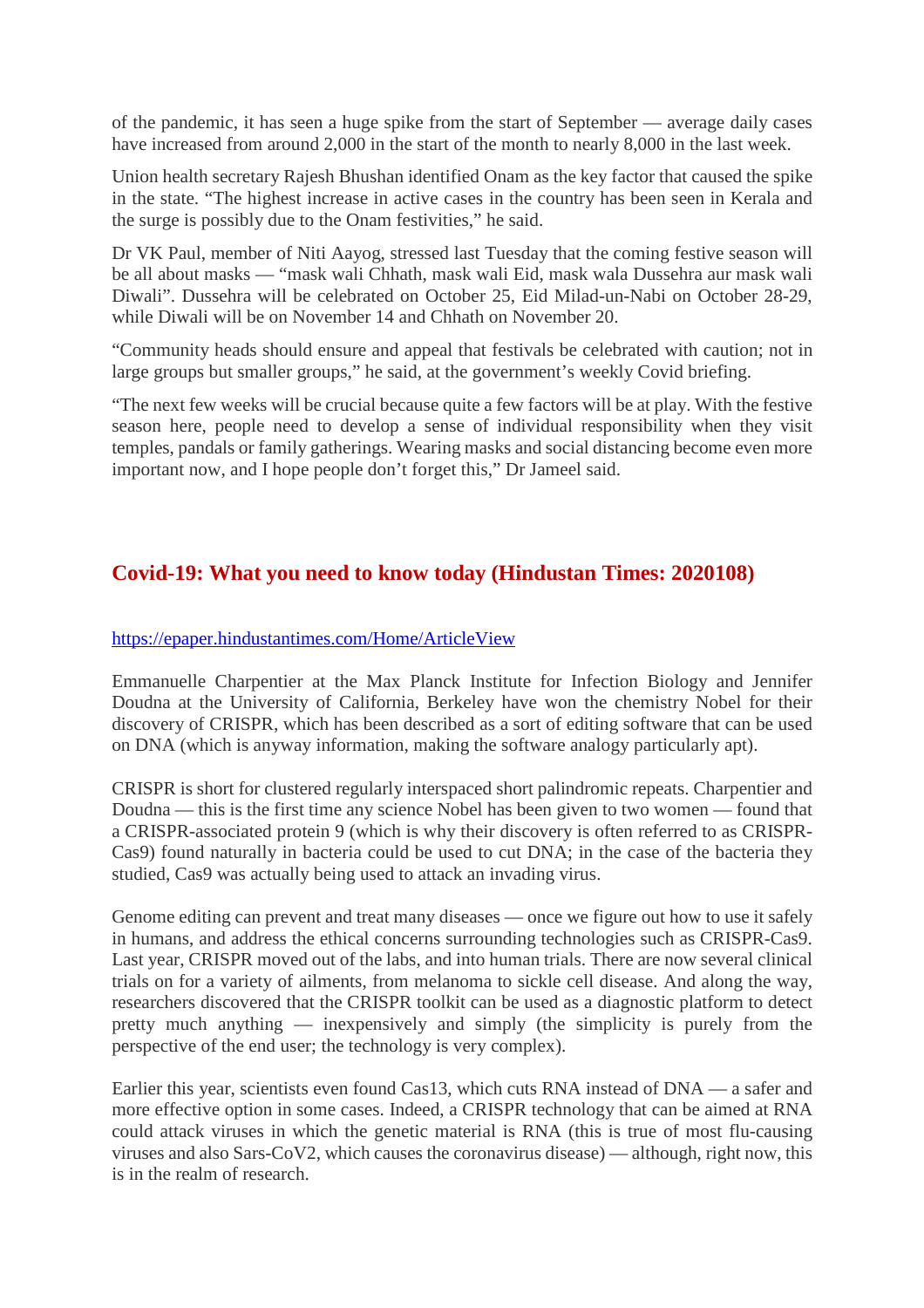I wrote about CRISPR in a December 2019 essay (scan QR code below) on how the decade between 2010 and 2019 saw significant developments that would help create "machines that can think", facilitate "the colonisation of space" and extend human lifespans to 100 years, maybe more.

Still, while the potential of CRISPR in combating a virus (such as the one that causes the coronavirus disease) is clear, years of research, clinical trials, and regulatory debates, lie in between. But there is a closer connection between CRISPR and Covid-19, and it is an Indian one.

The link is Feluda, a quick and inexpensive test to diagnose Covid-19 that has been developed at Delhi's Institute of Genomics and Integrative Biology, and named after a fictional detective created by Satyajit Ray (the detective's real name is Prodosh Chandra Mitra but everyone calls him by his nickname, Feluda).

The paper-based test has been written about extensively — Hindustan Times first wrote about it in May — and it turns out that Feluda (as in the test) is also an acronym, for FnCas9 editor linked uniform detection assay. Debojyoti Chakraborty, one of the developers of Feluda (the other one is Soutik Maiti) described it best in a May interview with HT: "The CRISPR-based Feluda testing works by combining CRISPR biology and paper strip chemistry," he explained. "The Cas9 protein, a component of the CRISPR system, is barcoded to interact specifically with CoV2 sequence in a patient's genetic material. The complex of Cas9 with CoV2 is then applied to a paper strip, where, by using two lines (one control and other test), it is possible to determine if the original sample was infected with Covid-19." This is pretty much like popular strip-pregnancy tests — and much like them, when the strip shows two lines it means a positive result.

It turns out that Feluda is as inexpensive and quick as a rapid antigen test, and as accurate as the expensive and time-consuming RT-PCR test.

Feluda, which will soon be launched in India by the Tata group, wouldn't have been possible without CRISPR, which is why the chemistry Nobel announced on Wednesday is significant.

#### **Pollution (The Asian Age: 2020108)**

http://onlineepaper.asianage.com/articledetailpage.aspx?id=15151603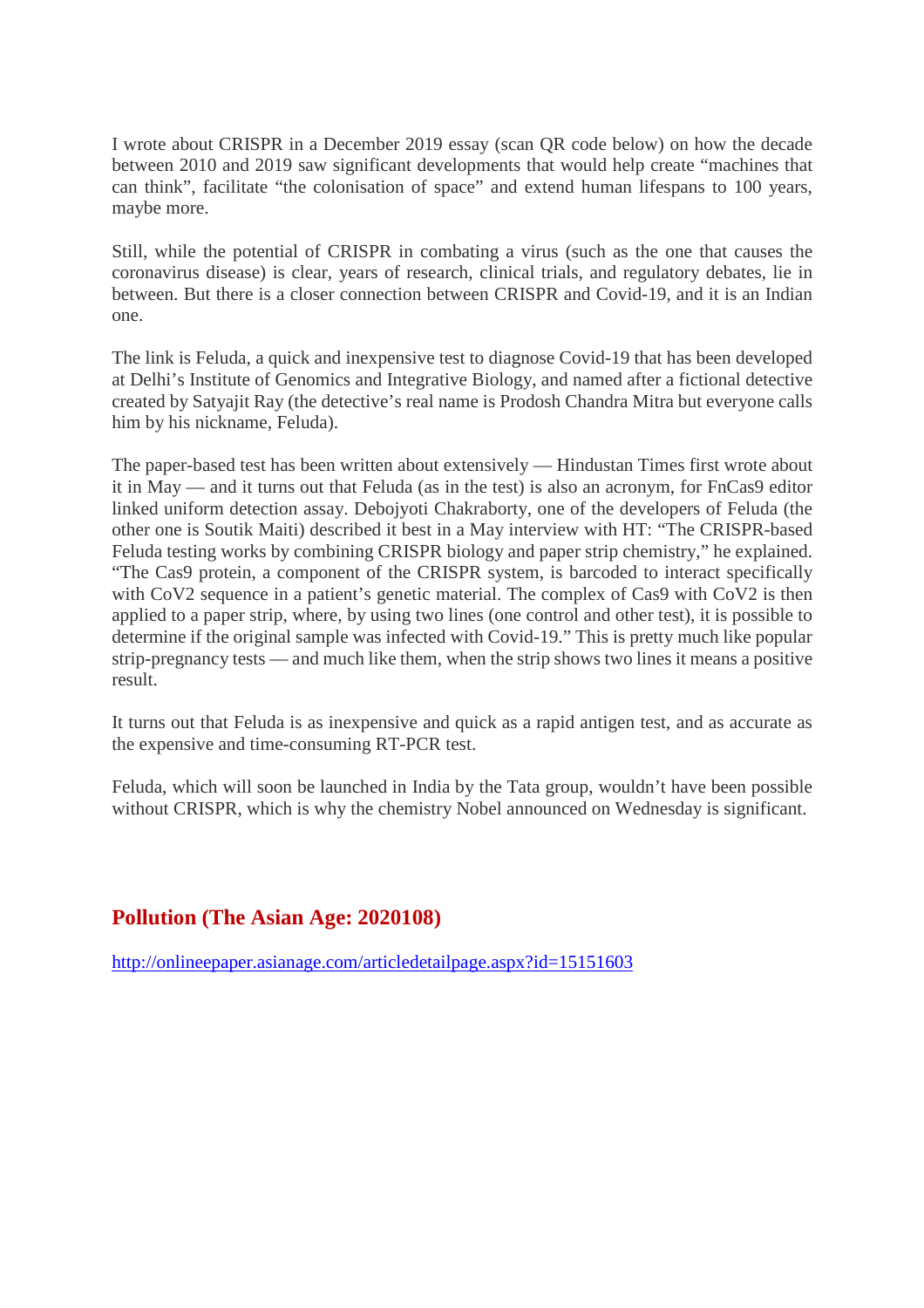# City air quality hits 'poor' category, may deteriorate further

#### **AGE CORRESPONDENT** NEW DELHI, OCT. 7

air quality<br>"poor" Delhi's air turned Wednesday  $-$  the first time in over three months - and is likely to deteriorate further due to unfavourable meteorological conditions and a spike in farm fires, according to government agencies.

The city recorded a 24hour average air quality index (AQI) of 215, which<br>falls in the "poor" category. It was 178 on Tuesday.

An AQI between 0 and 50 is considered "good",<br>51 and 100 "satisfactory", 101 and 200 "moderate" 201 and 300 "poor", 301<br>and 400 "very poor", and<br>401 and 500 "severe".

This is the first time since June 29 - when the AQI was 230 - the air quality of the national capital has turned poor.

PM10 levels in Delhi-NCR stood at 234 microgram per cubic metre  $(\mu$ g/m3) at 6 pm, according to Central Pollution Control Board (CPCB) data. PM10 levels below  $100 \,\mathrm{\mu g}/\mathrm{m}$ 3 are considered safe in India.

PM10 is a particulate matter with a diameter of 10 micrometres and is inhalable into the lungs. These particles include dust, pollen and mold spores.

The levels of  $PM2.5$ finer particles which can

**THIS IS the first time** since June  $29 -$  when the AQI was 230 - the air quality of the national capital has turned poor. The Ministry of Earth Sciences' air quality monitor Safar said that PM2.5 is now becoming the lead pollutant instead of PM10 a characteristic of winters

even enter the bloodstream  $-$  was 93  $\mu$ g/m3. PM2.5 levels up to 60 µg/m3 are considered safe.

The Ministry of Earth Sciences" air quality monitor, SAFAR, said, "PM2.5 is now becoming the lead pollutant<br>instead of PM10 - a characteristic of winters.'

Surface winds were calm on Tuesday night. Similar conditions are likely for another two<br>days. The AQI is expected to deteriorate further over the next three days, Safar said. The cumulative fire count in Punjab, Haryana and the border regions was 336 on Tuesday.

"The boundary layer wind direction and speed are favourable for a slow transport (of pollutants) from external sources and local conditions are conducive for accumulation of pollutants in<br>Delhi," Safar said.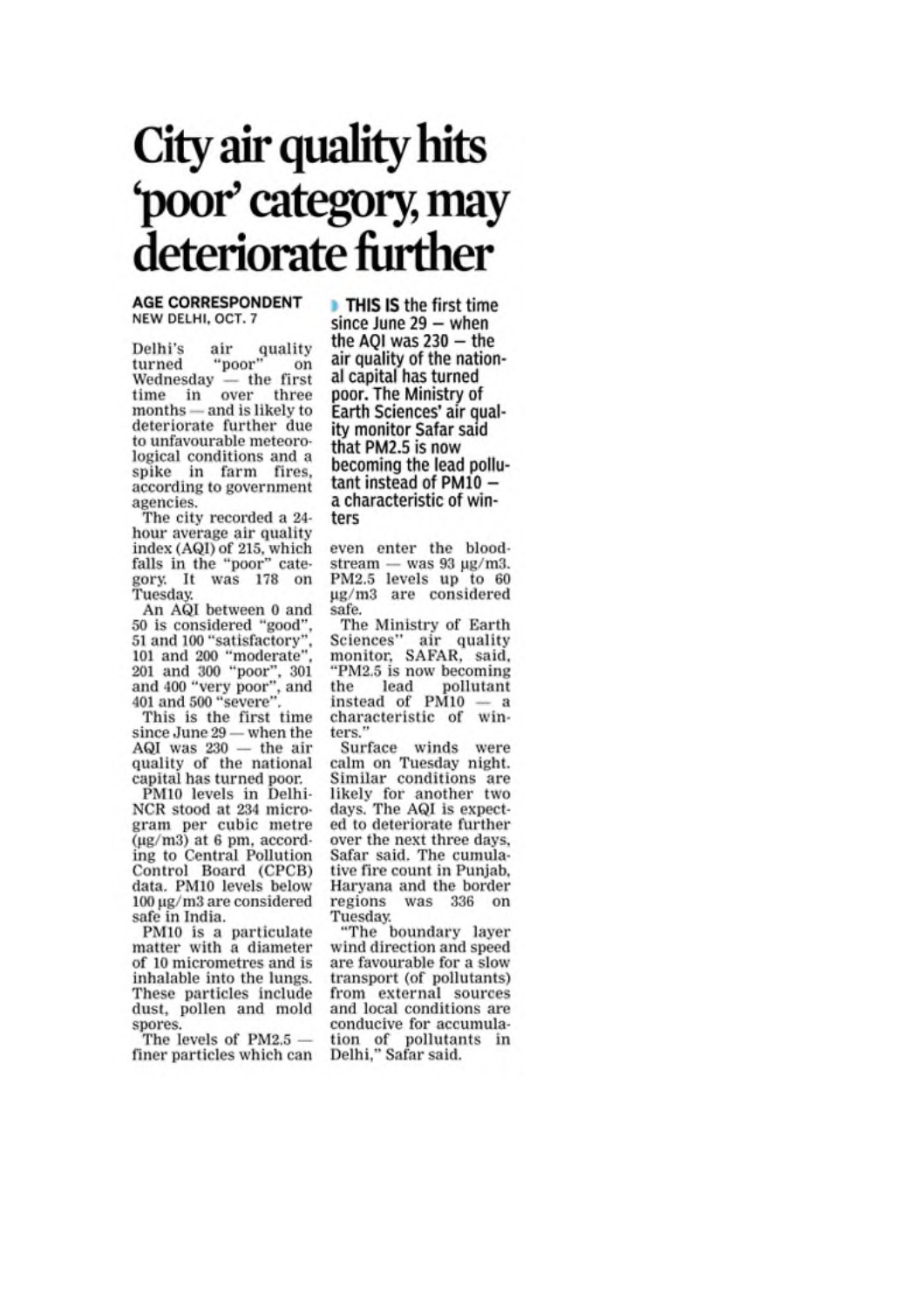#### **Immunity boosters'**

#### **Coronavirus | Unchecked, 'immunity boosters' can turn toxic (The Hindu: 2020108)**

#### https://www.thehindu.com/sci-tech/health/coronavirus-immunity-boosters-can-turnharmful/article32793667.ece

Unchecked, repeated use of 'immunity boosting' home remedies, prompted by the COVID-19 scare, can turn dangerous. Here's a guide to deriving the most out of kitchen ingredients "Yesterday my patient on the operating table bled buckets. He wasn't on blood thinners — no explanations... After surgery, he told me he was taking a herbal concoction of ginger, garlic, turmeric and asafoetida thrice daily to prevent Covid." A consultant at Manipal Hospitals and an ophthalmic surgeon, Dr Raghuraj Hegde's viral tweet has started a conversation on natural 'immunity boosters'. So far considered harmless, their copious use, especially by those who have comorbidities, has actually turned dangerous.

#### **Dengue, TB co-infection**

#### **Dengue, TB co-infection likely along with Covid: AIIMS Director (New Kerala: 2020108)**

https://www.newkerala.com/news/2020/177644.htm

As the coronavirus pandemic moves into the tenth month, all need to be cognizant of the coinfection that can occur with Covid-19, AIIMS Director Dr Randeep Guleria said on Wednesday, as the apex institute witnessed dengue and tuberculosis infection in patients affected with coronavirus.

"Co-infection with Covid-19 is an important issue as we are now seeing patients with Covid-19 who have other infections. It becomes a bigger challenge as far managing Covid-19 and dengue is concerned," said Dr. Guleria, who is also the part of a core team monitoring the pandemic.

It is also difficult to distinguish symptoms of the two diseases due to overlapping initial clinical presentations and laboratory parameters, say experts.

According to Dr. Pawan Tiwari, Assistant Professor at AIIMS' Department of Pulmonary, Critical Care and Sleep Medicine, co-infection is an important concern, especially in severe Covid-19 cases.

He also cited preliminary data of AIIMS on co-infections in 4,200 patients, which showed that 32 patients were diagnosed during admission with extra-pulmonary or pulmonary tuberculosis, 35 had latent tuberculosis, 27 had HIV, 12 had hepatitis-B and 11 had dengue.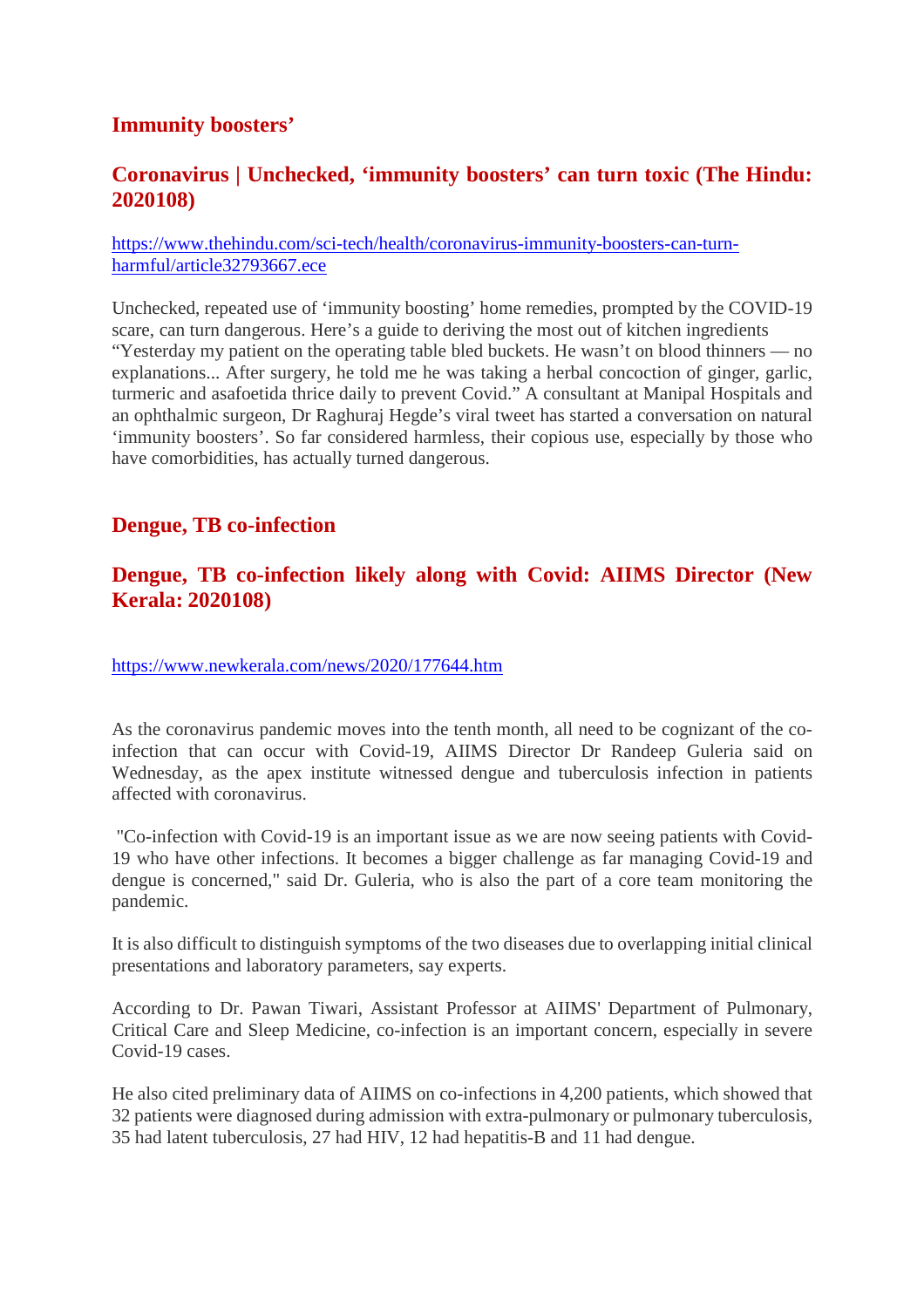However, he clarified "There is no data on whether these infections are bystanders or increase the severity of Covid-19."

"Infection like dengue and influenza have seasonality and co-infection increasingly has been reported. Identifying and managing them is important. HIV, and hepatitis can also be looked for by the doctors," he added.

According to another recent study on 4,000 Covid-19 hospital patients, seven per cent had bacterial co-infection, 3 per cent had viral co-infection, and 4-5 per cent had fungal coinfection. Another study with 67 patients, showed 30 patients had co-infection.

This comes at a time when the capital is registering a spike in both dengue and Covid-19 cases as per Health Department data. The city reported 54 cases of dengue in the past week, taking the total tally for this season to 266, as per the vector-borne disease report issued by the municipal corporations.

#### **Breast cancer'**

#### **1 in 22 urban Indian women likely to develop breast cancer'(New Kerala: 2020108)**

https://www.newkerala.com/news/2020/177511.htm

Breast cancer is on the rise in India, with various health experts attributing it to lifestyle changes, changing reproductive preferences and hormonal imbalances in the body. As per an expert, one in 22 females in urban India is likely to develop the disease.

According to WHO, there are about 1.38 million new cases and 458,000 deaths from breast cancer each year. The Breast Cancer Awareness Month, marked in countries across the world every October, helps to increase attention and support for awareness, early detection and treatment as well as palliative care of this disease.

According to Dr (Col) R. Ranga Rao, Chairman of Paras Cancer Centre at Paras Hospital, Gurugram "Breast cancer is increasing by 10 per cent every year and the reason behind is changing reproductive preferences and hormonal imbalances in the body. So, late children, no children, few children and late marriages are the few causes of it."

"Apart from hormonal factors, lifestyle issues like overweight, excessive consumption of calories, low exercise, less consumption of fruits and vegetables and less breastfeeding. Moreover, in India, women have bigger breast lumps as compared to the western countries. In India, an early onset of breast cancer has been seen with an average age of 40-42 years."

Breast cancer is the most common cancer in Indian females, accounting for 14 per cent of all cancers. Currently, there is a lack of sufficient knowledge as to its causes, and therefore, early detection of the disease remains the cornerstone of breast cancer control.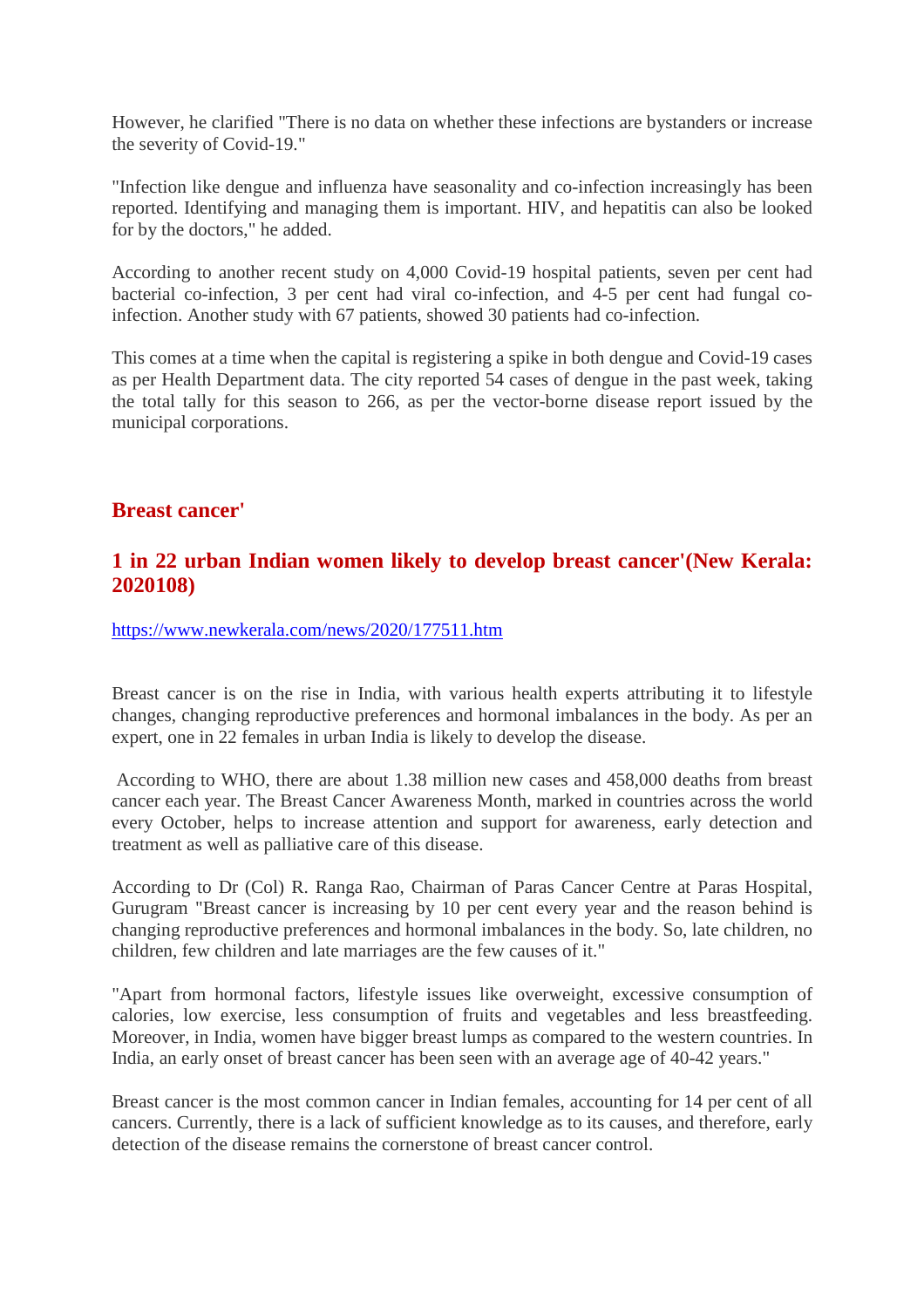"Unfortunately, most of the cancer registries in India are recording a 1-5 per cent annual percent increase. The incidence rises in early thirties and peaks at 50-65 years of age. Overall, 1 in 22 female is likely to develop breast cancer in Urban India," said Dr Deepak Jha, Clinical Lead Breast Surgery, Senior Consultant, Surgical Oncology at Artemis Hospital.

Jha also said that a lot of advancements have happened in treatment strategies of breast cancer, with surgery having decreased in extent leading to lesser mutilation with better cosmetic outcomes. Chemotherapy and targeted therapies have evolved for better patient tolerance.

"Hopefully with better awareness and timely treatment, we can prevent some of 87,000 lives lost every year due to breast cancer in our country."

Dr. Shuchin Bajaj, Founder and Director, Ujala Cygnus Group of Hospitals, said "Breast cancer is one of the largest killers of women on the planet. Many women suffer from breast cancer, but the problem is it's detected too late and that's the reason they couldn't get good quality treatment."

"Breast cancer, if detected on time, is 100 percent curable. Please motivate all women in your family to motivate doing self-breast examinations. It's a very simple thing to do and takes a few minutes. If you detect any lump in your breast you should immediately bring it to your doctor's attention," he added.

Dr. Kaushal Yadav, Surgical Oncologist at Columbia Asia Hospital, Palam Vihar in Gurugram, explained how breast self-examination (BSE) can be done to identify any sign of potential breast cancer.

"Stand in front of a mirror with hands on the hips. Check breasts for any skin changes, lumps, or changes in the black area around the nipples. Raise one arm and try to feel for lumps around breasts -- move from armpit area towards the breast until the gap on both sides. If there is a lump on the breast or in the armpit that is growing bigger and feels hard; visible skin changes over and near the lump; blood discharge from the nipple or the nipple seems pulled inwards, visit a doctor without delay," he advised.

Kamal Narayan, CEO of Integrated Health and Wellbeing (IHW) Council, said that the rapid and alarming rise of breast cancer in India needs urgent attention. While the treatment of breast cancer is covered under schemes such as Ayushman Bharat, awareness of the disease is important.

"More cases of breast cancer in India are detected at later stages, which makes encouraging women aged 35 and more undertake breast self-examination crucial to detect cases at a stage where treating them is easier. India should contemplate introducing an awareness drive for BSE by roping in community workers who can check for abnormalities in breast or breast cancer cases door-to-door, especially in rural areas where diagnostic services may be scant," he added.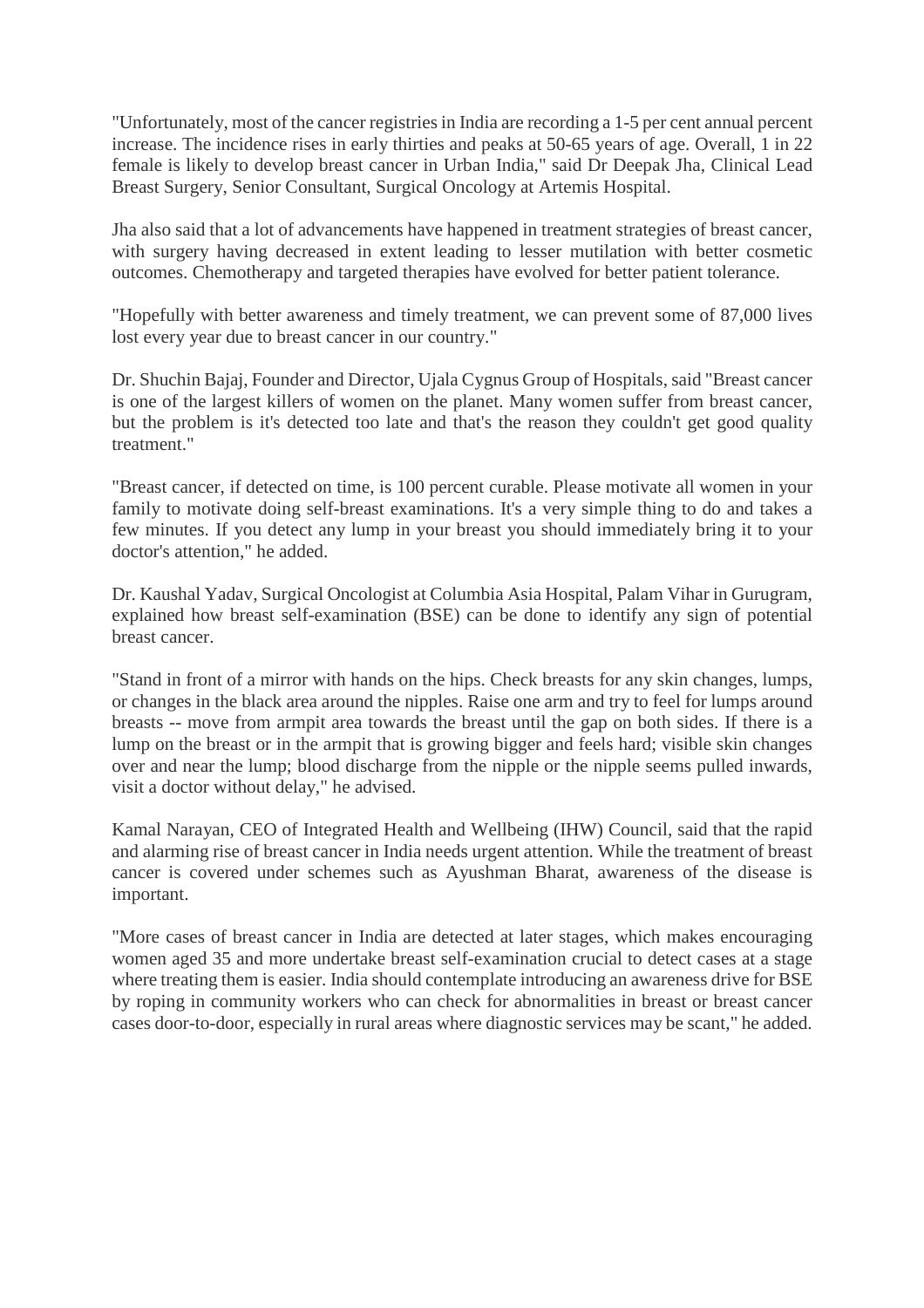## **Mental health**

## **9 in 10 Indian workers seek robots to support their mental health (New Kerala: 2020108)**

#### https://www.newkerala.com/news/2020/177495.htm

As Covid-19 takes its toll on the mental health of people globally, over 9 in 10 people in India think robots can support their overall well-being much better than humans, a new Oracle study said on Wednesday.

A whopping 91 per cent of Indian workforce surveyed said they would prefer to talk to a robot over their manager about stress and anxiety at work, according to the study by Oracle and Workplace Intelligence, an HR research and advisory firm.

The study of more than 1,000 employees, managers, HR leaders, and C-level executives across 11 countries found that the Covid-19 pandemic has increased workplace stress, anxiety, and burnout for people all around the world, and they prefer robots instead of other people to help.

Nearly 93 per cent people said their mental health issues at work negatively affect their home life while 95 per cent of those surveyed believed companies should be doing more to support the mental health of their workforce.

For the Indian workforce, 65 per cent feel that they are working more than 40 hours per month and 32 per cent feel the burnout from overwork.

"There is a lot that can be done to support the mental health of the global workforce and there are so many ways that technology like AI can help. But first, organizations need to add mental health to their agenda," said Emily He, senior vice president, Oracle Cloud HCM.

While 70 per cent of people globally have had more stress and anxiety at work this year than any other previous year, 84 per cent of Indian workforce felt more stress and anxiety.

This increased stress and anxiety has negatively impacted the mental health of 78 per cent of the global workforce, causing more stress (38 per cent), a lack of work-life balance (35 per cent), burnout (25 per cent), depression from no socialisation (25 per cent), and loneliness (14 per cent).

"The pandemic situation has witnessed HR dealing with a crisis which has no precedence to draw wisdom from. HR is coordinating communication, facilitating remote working, helping keep workers stay productive, and assisting with mental wellbeing needs," said Shaakun Khanna, head of HCM applications, Asia Pacific, Oracle.

The new pressures presented by the pandemic have been layered on top of everyday workplace stressors, including pressure on global workforce to meet performance standards (42 per cent), handling routine and tedious tasks (41 per cent) and juggling unmanageable workloads (41 per cent).